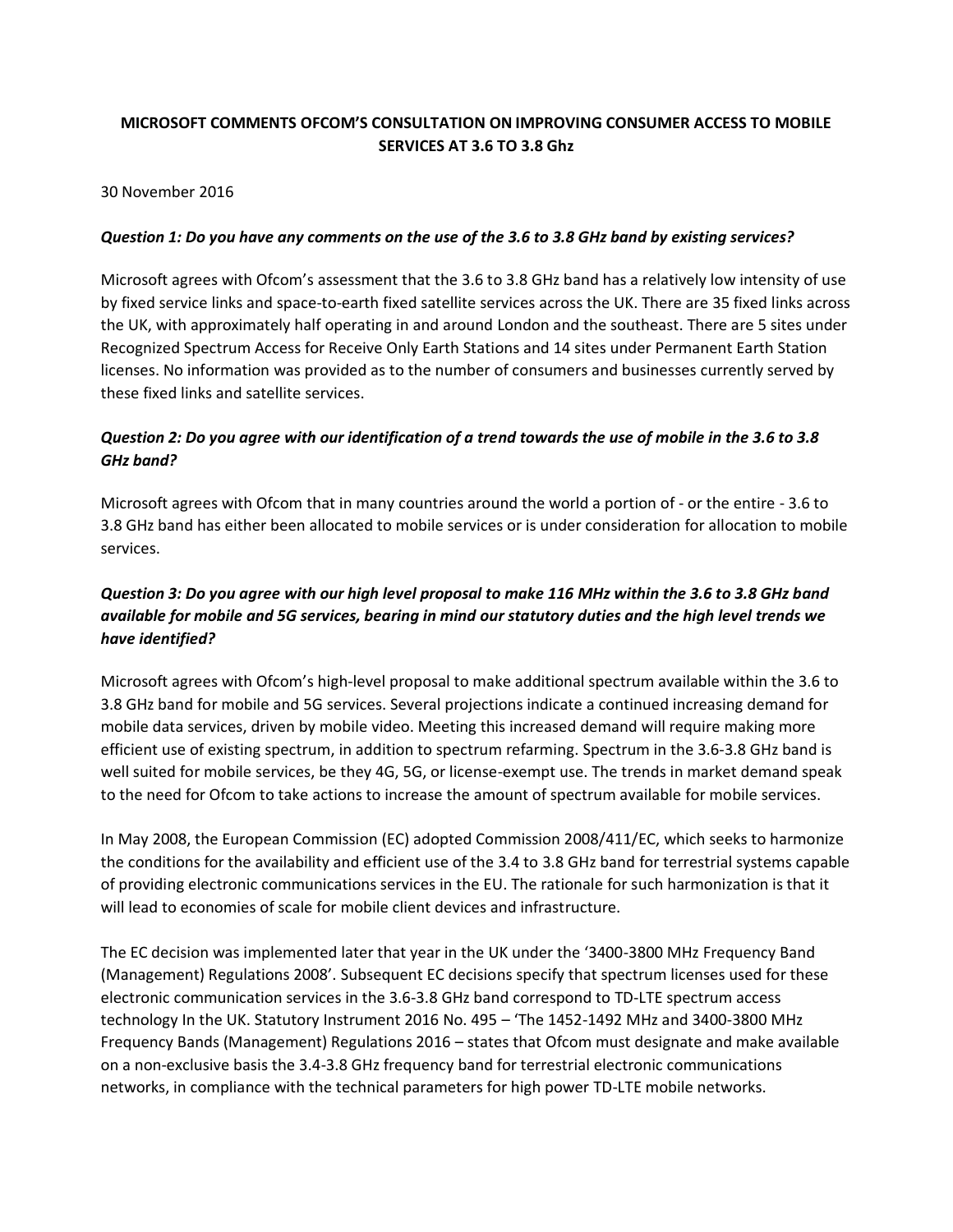### *Question 4: Do you agree with our general approach regarding spectrum currently licensed to UK Broadband?*

Microsoft agrees that it makes sense to review the conditions on UK Broadband's use of the 3605 to 3689 MHz band and, over time, to harmonize the rules that apply with the future rules promulgated for mobile services in the remainder of the band. It should be relatively easy for mobile services as both UK Broadband's mobile services and the mobile services in the remaining 3.6-3.8 GHz band will use TD-LTE. Ofcom should consider shifting UK Broadband's spectrum holding down 5 MHz in frequency to 3600- 3684 MHz. As UK Broadband holds a license for 3580-3600 MHz, there should not be a need for a guard band. There may be a need, though, for some technical rules to ensure that the uppermost channel of UK Broadband's fixed service and the adjacent mobile service can coexist. Alternatively, as a practical matter, the issue might be addressed by starting the new mobile service band at 3690 MHz, thus leaving a 6 MHz guard band.

### *Question 5: Do you agree with our assumptions, methodology, and conclusions with regards to potential coexistence between mobile and existing fixed links and satellite earth stations? Please refer to annex 5 for further details.*

Our understanding is that Statutory Instrument 2016 No. 495 allows for high-power TD-LTE macro cell use. In its coexistence analysis, Ofcom's key assumption is that the 3.6-3.8 GHz band will be used by a mixture of macro and small cells. Based on the assumption of macro cell deployment in the spectrum band, and possibly using a worst-case scenario, Ofcom conclusions regarding the potential coexistence between mobile and existing fixed links and satellite earth stations appear notionally correct.

#### *Question 6: Do you have a view on any of the two options we identified?*

With respect to the 35 fixed links operating in the 3.6-3.8 GHz band across the UK, Microsoft agrees that the businesses and consumers currently served could potentially be served in the future through fixed links in other spectrum bands. Here, the removal option makes most sense, assuming there is some compensation to assist the fixed licensees with relocation to other spectrum bands so that the affected consumers and businesses can receive comparable service and experience minimal disruption during the transition period.

In its 2014 'Mobile Data Strategy Statement', Ofcom said it would analyze feasibility and costs of mobile broadband sharing with earth stations across 3.6-4.2 GHz. Based on Ofcom's analysis, assuming the deployment of both macro and small cells, generically speaking, the separation distances between the fixed satellite service downlinks and mobile services would preclude the retain option in the 3.6-3.8 GHz band.

That said, though, as there are only 19 sites nationwide, hypothetically there may be ways to apply different sharing strategies on a station-by-station basis to make the retain option practicable at some locations. The knowledge and experience gained through such an approach may be directly applicable when Ofcom turns its attention to shared use in the remaining 3.8-4.2 GHz band.